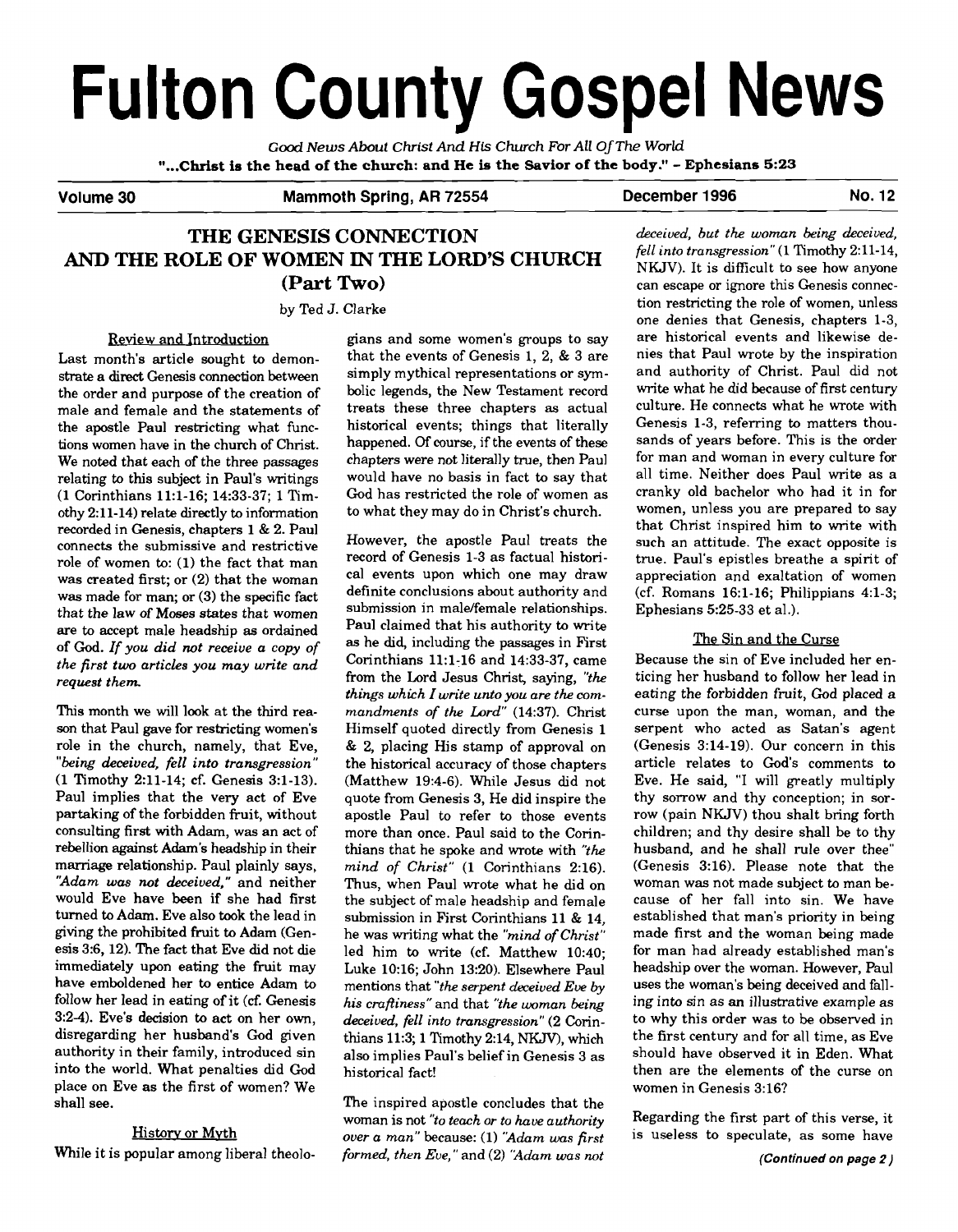#### **FULTON COUNTY GOSPEL NEWS USPS Publication** # **21 1780**

... is a Periodical publication issued monthly by the Church of Christ at Third and Bethel (P.O. Box 251), Mammoth Spring, **AR 72554-0251.** POSTMASTER: Please mail all changes of address to the above address.

**FCCN** is mailed **free** of charge to **any**  who care to receive it. We will be happy to add any names **ta** the regular mailing list If you send in a name we must have a complete address, including number and street name, or **R.R.** or **HCR** number, plus **box** number, or a P.O. Box number and the NINE DIGIT ZIP CODE. This paper is supported by voluntary contributions for which we are grateful. Financial information will be **furnished** upon request. **Mail a11 address corrections or manuscripts to:** 

#### **FULTON COUNTY GOSPEL NEWS P. 0. Bar 251 Mammoth Spring, AR 72554**  *Ted J. Clarke* ............................... *EDITOR Phone* ............................... **(501) 625-321 7**

#### **(Contlnued from page I)**

done, whether or not Eve would have had any pain in childbirth before this sin. If she would have had some pain in childbirth before her sin, it was to be *'greatly multiplied"* now, after the sin. If she would not have experienced pain in giving birth before the fall, the Lord guaranteed that she would have plenty from that point forward.

What did the Lord mean when He said, *"thy desire shall be to thy husband?"*  Two possibilities seem most likely. One thought deals with the sexual nature of man and woman and is related to the childbirth of the first part of the verse. The Lord may be telling woman that in spite of the fact that childbearing and birth will be associated with great pain, she will "desire" to have that sexual relationship with her husband in order to become a mother. The New American Standard Bible seems to favor this view when it translates this part of Genesis **3:16,** *"In pain you shall bring forth children; Yet your desire shall be for your husband."* The Hebrew word for "desire" here is used in only two other places. One is in Song of Solomon **7:10** where it is used of sexual desire - *"I am my beloved's, and his desire is toward me."*  The "desire" of Genesis **3:16** could be sexual, since that would fit nicely with the theme of childbirth in the verse.

However, the matter is not so easily set-

tled. A second view of *"thy desire shall be unto thy husband"* is that "desire" here means that the woman seeks to have dominion or control over man, when it is God's will that man have authority over the woman. Before you react too adversely to this view, it is important to know that the only other place where this Hebrew word for "desire" is found is in Genesis **4:7.** When Cain had sinned and had his sacrifice rejected by God (Genesis 4:1-5). God told him to do right and he would be accepted. If Cain did not do well "sin *lies at the door. And its desire is for you, but you should rule over it"* (Genesis **4:7, NKJV).** God pictures sin "crouching" (ASV) at the door like a wild animal, ready to pounce on Cain to have control over him; but the Lord tells Cain, *"but do thou rule over it"* **(ASV).** 

The likeness between Genesis **3:16** and **4:7**  seem too striking to ignore. Both passages are in the context of sin and judgment. The Hebrew words for "desire" and "rule" are the same in both verses. In **3:16** Eve had disregarded the headship of Adam established by God to "do her own thing." Judgment and punishment followed. In **417** Cain ignored God's established order for proper worship and sacrifice to "do his own thing," offering what he wanted rather than offering by faith what **God**  had required, as Abel had done (cf. Hebrews **11:4;** Romans **10:17).** Judgment and punishment followed. Sin's "desire" was to gain dominion or control of Cain, but he was to "rule" over it. In Genesis **3:16** God may be recognizing the "desire" of woman to have authority or dominion over man, but He does not permit it. Rather, "he (man) shall rule over thee (woman)." This view of this passage may also be reflected in Paul's statement in First Timothy **2:12,**  *"But I permit not a woman to teach, nor to have dominion over a man, but to be in quietness"* **(ASV).** 

Besides the penalty of pain and sorrow associated with childbearing and giving birth, God gave Eve, and all woman through her, a forceful rebuke (much as He did with Cain) to accept His established hierarchy, placing man in the role of leadership with all its attendant responsibilities, and the woman in the role of a submissive helper suitable to man's needs.

#### Conclusion

The strong affirmation of man's leadership role and the woman's subjection to that order in Genesis **3:16** is liable **to**  abuse. However, the abuse of any principle does not negate its validity and importance. There is to be a mutual love and respect in malelfemale relationships, which Paul illustrates with Jesus Christ and His church (Ephesians **5:22-33).** The beloved apostle Peter says much the same, showing that the two sexes are *"heirs together of thegrace of life,"* indicating that we need to honor each other and help each other go to heaven **(1** Peter **3:l-7).** A relationship that concentrates on this will not be broken, because the husband will not exercise a harsh autocratic rule, nor will the wife seek to domineer over her husband.

While the curse and consequences of sin in Genesis **3:13-19** are not removed in this life, we have the promise of eternal life which forgiveness of sins through Christ will bring. The beloved apostle John, seeing the things yet to come, assures us that in heaven there will be neither pain nor sorrow, no toil nor sweat, no sickness and no death (Revelation **21:3-5).** Neither will there be any "curse" (Revelation **22:3).** 

It is **sad,** but true, that there are probably more men who have cast off their God given responsibilities of being leaders in the home and church than there are women who want to rule. God will judge both classes for neglecting or perverting His established order. How happy are those who trust His wisdom and enjoy His grace by being what He created us to be.

During **1997** we will have articles which deal with specific New Testament passages which treat the role of women in the church in more detail. Rather than continue this series for three or four more months at the present, we will disperse future articles over the course of the year. We do not mean to imply that this is not a crucial matter, but that there are many topics which need coverage, including this one. We welcome your suggestions for topics you would like discussed. However, we cannot promise that we can deal with all the suggestions we receive as quickly as you might prefer.

*'Tis not enough to bend the knee, And words of prayer to say; The heart must with the lips agree; Or else we do not pray. For words, without the heart, The Lord will never hear; Nor will He to those lips attend, Whose prayers are not sincere.*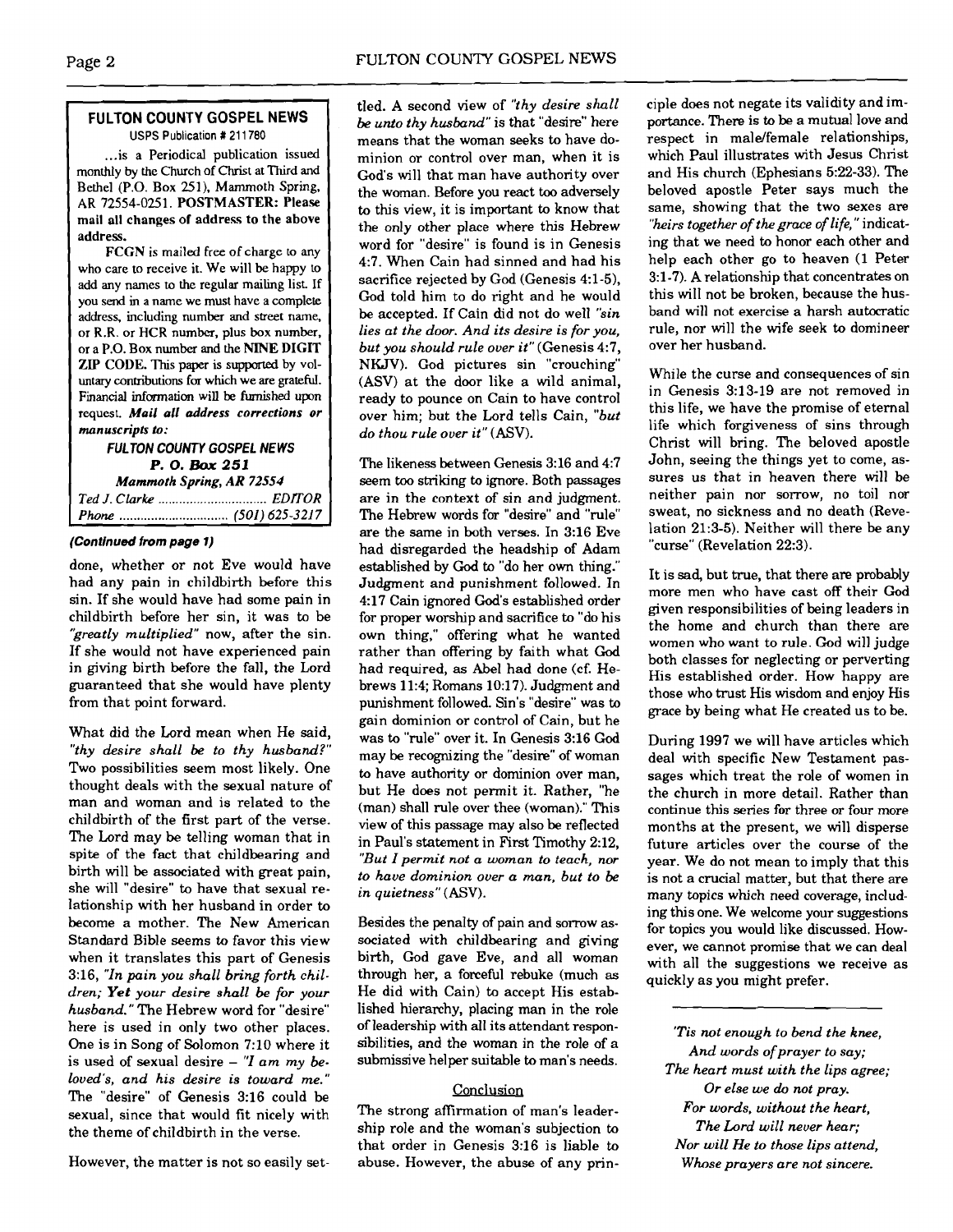## **WHO THEN CAN BE SAVED?**

by Allen Webster

If you are a Christian, have you ever considered how blessed you are to have been one of the few in the world's history to be saved? Jesus said that there will be only a few who will get in heaven (Mt. 7:13,14). Who will qualify? When lists are made of those to attend president's banquets or king's feasts, few are considered worthy of invitation. Who is bidden to the marriage feast of the Lamb? The disciples once marveled when Jesus said how hard it was for a rich man to go to heaven. They asked, ''Who then can be saved?" Jesus said it would be impossible for any to be saved by man, but with God all things are possible (Mt. 19:23-26).

Let us look at those converted in the Bible and find out what kinds of people were saved. What kind of person needs conversion? Acts of Apostles is the book of conversions. What does it teach about the backgrounds of those who were saved?

**THOSE DEVOUT IN FALSE RELIGION CAN BE CONVERTED (Acts** 2:l - 47). Those gathered in Jerusalem for the Feast of Pentecost were devout men from every nation under heaven (2:5). Many had traveled a great distance and sacrificed a great deal to be there for this religious event. These were **religious** people. Surely they would not be in need of conversion. When Peter and the other apostles stood to preach, it was made clear that those in attendance were lost. They needed to do something in order to be saved  $(2:22, 37, 38)$ . Three thousand were convinced that they needed to believe in Christ, repent and be baptized (2:41). They were saved and added to the church (2:47). Many people today think that devout, religious people do not need conversion. The Lord does look for dedication in His followers, but He also looks at whether what they believe and practice is *right* or **wrong.** Those who are devoted to false religion will not be saved (Gal. 1:6-9; Rm. 9:2,3; 1O:l-3).

**THOSE DECEIVED BY "MIRACLES" CAN BE CONVERTED (Acts** 8:4-12). Simon the sorcerer deceived many into believing that he worked great miracles. He had for "a long time bewitched them" (8:11). But they saw the true power of God and heard the preaching of Philip, they were converted to Christ (8:12). These gullible people were not unlike many today. There are charlatans today who claim to be "some great one" who works miracles, heals the sick, predicts the future, and tells the secrets of God. They go to school and learn how to move an audience and carefully stage their productions. They have learned psycholcgy and closely screen their applicants. Many people are fooled by their sorcery. These people need conversion. They have not obeyed God's truth and no "miracle working prophet" is going to save them in the end. Miracles have ceased (1 Cor. 13:8-10), but Jesus has not ceased working. He still saves those who come to Him (Mt. 11:28-30) and adds them to His church (Acts 2:47). Further, these people can be converted. They need to see that God wants us to follow His Word and not our feelings. The standard that will judge us is the Bible (Jn. 12:48).

**THOSE WHO ARE SINCERE, BUT IN ERROR, CAN BE CONVERTED (Acts** 10:l-48). In comparison to Saul (Acts 9), Cornelius was on the other end of the scale. He was a good man, God-fearing, generous, and religious (10:2). If any man would not need converting, it would appear that Cornelius was the man. But the Lord sent him a vision and he sent for Peter to learn what God wanted him to do. Peter came and Cornelius was converted along with his household (10:48). There are many today who do not think they need to be converted because they possess good morals, give generously to good causes, obey the laws of the land, and, perhaps, attend services regularly. But Cornelius says, "You are not ready to meet God. You need to be converted."

**THOSE COMPLETELY IGNORANT OF GOD NEED TO BE CONVERTED (Acts 16:30-34).** The jailor who was charged with keeping Paul and Silas was not a Jew. He had not been prepared for the coming of Christ by learning and keeping the Old Law. This man was ignorant of any Bible teaching, though he was possessed with plenty of mental ability. He lacked exposure and instruction. When circumstances permitted, Paul and Silas soon taught him that he needed to believe on Christ to be saved. They informed him of what to believe and he and his household were soon baptized. He is then said to be a believer. The jailor says to us that those ignorant of crucial Bible instruction are candidates for conversion. There are those who oppose foreign evangelism because, they reason, these may not even be Bible-believers. But the jailor says, "Please do not ignore us. We need the truth. We can learn and will obey."

**THE IMMORAL CAN BE CONVERTED (Acts** 18:8). There was no Las Vegas or San Francisco in the Roman Empire, but there was Corinth. Evangelism in this city struck fear into the heart of the seasoned, veteran Apostle Paul (Acts 18:9,10; 1 Cor. 23). These people were known for their gross immortality. "Surely," Paul must have thought, "I am wasting my time here." But the Lord knew what Paul did not. There were many in such a place who would obey when they heard. These were not just those who possessed morals living amid decadence. Those who would compose the membership of the Corinth Church of Christ could have been featured in a gossip column or in police files, regarding their lives before they become Christians. (1 Cor. 6:9-11).

Yes, the Gospel is powerful enough to reach the immoral and the "out-and-out sinner." It can tear the bottle from the drunk, the cigarettes from the smoker, and the needle from the addict. It can take from one's heart the love for sexual perversion and the unlicensed fulfillment of the lust of the flesh. We should never judge one as being unfit for Gospel instruction. Jesus worked among the

**(Continued on page 4)** 

## **CONTRIBUTIONS**

∞∞೦೦೧೦೦∞≔

|  |  | <b>CHURCHES</b> |
|--|--|-----------------|
|  |  |                 |

| Dellhalf Church of Christ  \$50.00                                        |  |  |  |  |
|---------------------------------------------------------------------------|--|--|--|--|
| Myrtle, MO (Oct. & Nov.)                                                  |  |  |  |  |
| Jeff Church of Christ, Thayer, MO  25.00                                  |  |  |  |  |
| Church of Christ, Elizabeth, AR  15.00                                    |  |  |  |  |
| Church of Christ, Moody, MO.  25.00                                       |  |  |  |  |
| Pilot Church of Christ  40.00                                             |  |  |  |  |
| Mammoth Spring, AR                                                        |  |  |  |  |
| Church of Christ, Bakersfield, MO  25.00                                  |  |  |  |  |
|                                                                           |  |  |  |  |
| Church of Christ, Souder, MO  25.00<br>Church of Christ, Viola, AR  15.00 |  |  |  |  |
| Lowell Church of Christ, Springdale, AR 50.00                             |  |  |  |  |
|                                                                           |  |  |  |  |
| Salem, AR                                                                 |  |  |  |  |
| Church of Christ, Clarkridge, AR  75.00                                   |  |  |  |  |
| Church of Christ, Garfield, AR  50.00                                     |  |  |  |  |
|                                                                           |  |  |  |  |
| <b>INDIVIDUALS</b>                                                        |  |  |  |  |
|                                                                           |  |  |  |  |
| South Bend, IN                                                            |  |  |  |  |
| M/M Sherman Ball, Beatty, NV  50.00                                       |  |  |  |  |
| Junior Kimmel, Eldon, MO  10.00                                           |  |  |  |  |
| David Barger, Purcell, OK 25.00                                           |  |  |  |  |
| <b>M/M Gary Wilson,</b>                                                   |  |  |  |  |
| Hot Springs, Vlg., AR  15.00                                              |  |  |  |  |
|                                                                           |  |  |  |  |
| Wanda Pirtle, Los Angeles, CA 10.00                                       |  |  |  |  |
| <b>MM Albert Finnell, Dexter, MO 5.00</b>                                 |  |  |  |  |
| Tommie Adcock, Ash Flat, AR 5.00                                          |  |  |  |  |
|                                                                           |  |  |  |  |
| Ruby Jarrard, Searcy, AR 5.00                                             |  |  |  |  |
| Jacob Fuchs, Beallsville, OH  10.00                                       |  |  |  |  |
| Darlene Pitcock, West Plains, MO 5.00                                     |  |  |  |  |
| Jack English, Ravenden Springs, AR 5.00                                   |  |  |  |  |
| M/M Dale Mobley, Cave City, AR  25.00                                     |  |  |  |  |
| Carmack Henry, Ravenden, AR 25.00                                         |  |  |  |  |
| M/M Walter Johnson, Harrison, AR  25.00                                   |  |  |  |  |